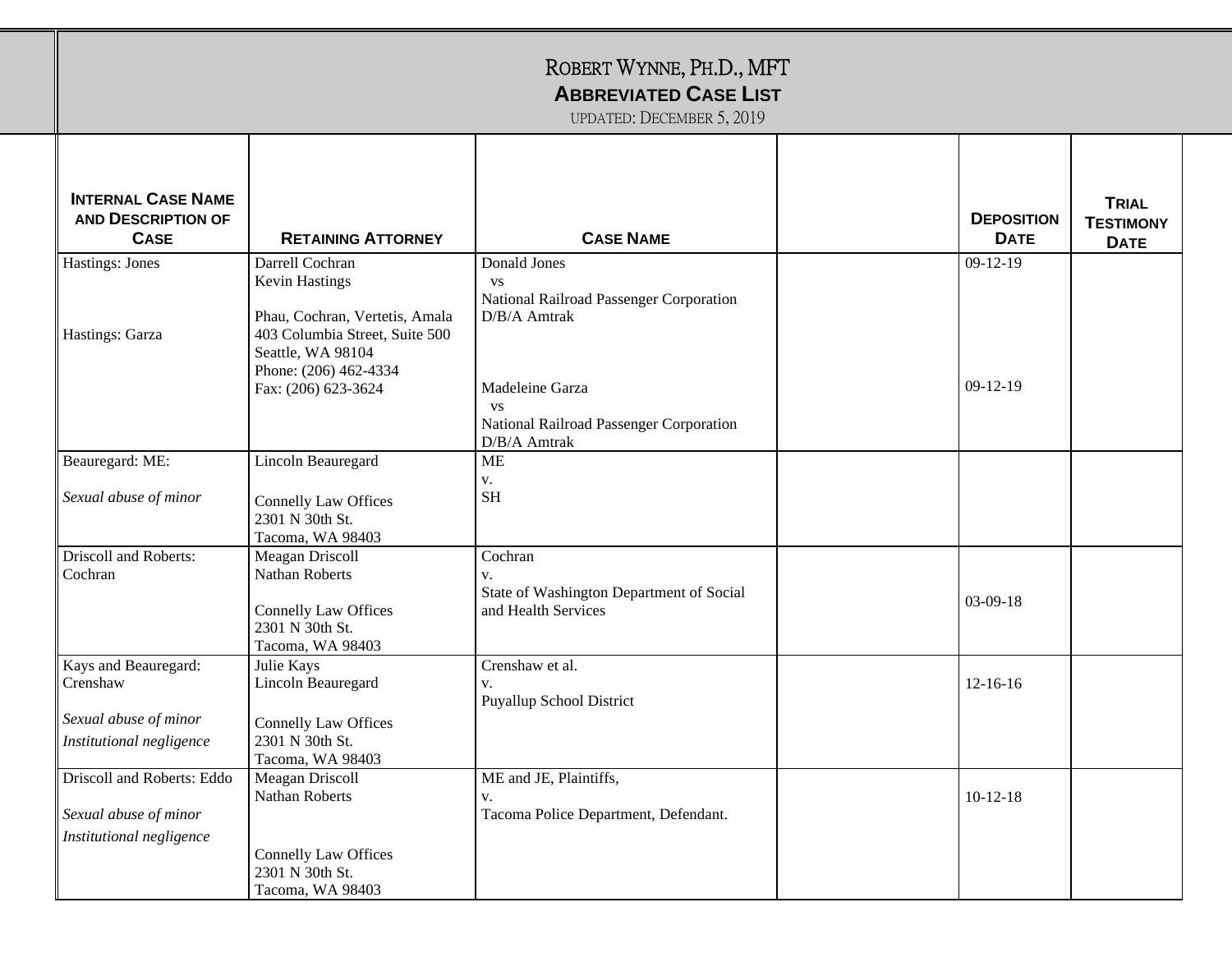| <b>INTERNAL CASE NAME</b><br><b>AND DESCRIPTION OF</b><br><b>CASE</b>                                            | <b>RETAINING ATTORNEY</b>                                                                                        | <b>CASE NAME</b>                                                                                                                                                                                                                                                                       | <b>DEPOSITION</b><br><b>DATE</b> | <b>TRIAL</b><br><b>TESTIMONY</b><br><b>DATE</b>                 |
|------------------------------------------------------------------------------------------------------------------|------------------------------------------------------------------------------------------------------------------|----------------------------------------------------------------------------------------------------------------------------------------------------------------------------------------------------------------------------------------------------------------------------------------|----------------------------------|-----------------------------------------------------------------|
| Roberts: Eddo<br>Sexual abuse of minor<br>Institutional negligence                                               | Nathan Roberts<br><b>Connelly Law Offices</b><br>2301 N 30th St.<br>Tacoma, WA 98403                             | ME and JE Plaintiffs,<br>v.<br>State Of Washington, Department<br>of Health and Social Services,<br>Defendant.                                                                                                                                                                         | $08-26-16$                       |                                                                 |
| Connelly, Kays, and Fuller:<br>Fletcher<br>Abduction and sexual abuse<br>$of\,minor$<br>Institutional negligence | Julie Kays<br>Evan Fuller<br>John Connelly<br><b>Connelly Law Offices</b><br>2301 N 30th St.<br>Tacoma, WA 98403 | Vernee Fletcher, individually, and<br>Robert Fletcher, individually, and on<br>behalf of their minor child, T.F., individually,<br>V.<br>State Of Washington, Department<br>Of Corrections                                                                                             | $08-05-16$                       |                                                                 |
| Kays and Beauregard:<br>Jenrette<br>Sexual and physical abuse<br>of minor<br>Institutional negligence            | Julie Kays<br>Lincoln Beauregard<br><b>Connelly Law Offices</b><br>2301 N 30th St.<br>Tacoma, WA 98403           | Jenrette<br>$V_{\star}$<br>State of Washington Department of Social<br>and Health Services                                                                                                                                                                                             |                                  |                                                                 |
| Kays and Beauregard:<br>Templeton<br>Physical abuse of minor<br>Institutional negligence                         | Julie Kays<br>Lincoln Beauregard<br><b>Connelly Law Offices</b><br>2301 N 30th St.<br>Tacoma, WA 98403           | Jessica Templeton, individually and on behalf<br>of her minor children A.T., G.T., and M.T.,<br>Plaintiffs,<br>v.<br>St. Madeleine Sophie, an elementary school,<br>Corporation Of The Catholic Archbishop Of<br>Seattle, Dan Sherman, individually, and<br>Abigail Ross, individually | $12 - 15 - 16$                   | $08 - 15 - 17$<br>King County<br>Superior Court,<br>Seattle, WA |
| Beauregard: Hunter<br>Sexual abuse of minor<br>Institutional negligence                                          | Lincoln Beauregard<br><b>Connelly Law Offices</b><br>2301 N 30th St.<br>Tacoma, WA 98403                         | Hunter v. Gateway for Youth and Families                                                                                                                                                                                                                                               |                                  |                                                                 |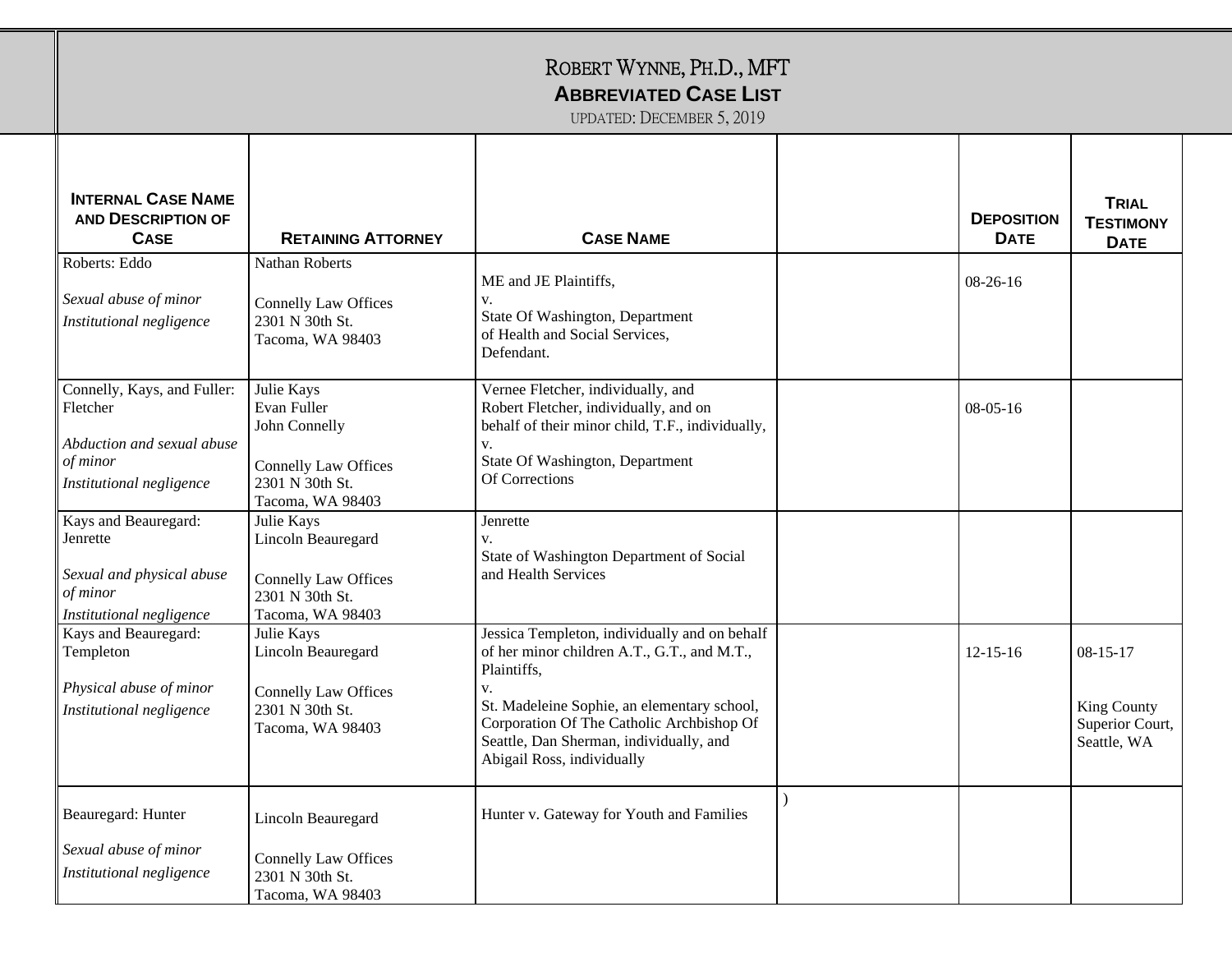| <b>INTERNAL CASE NAME</b><br><b>AND DESCRIPTION OF</b><br><b>CASE</b>         | <b>RETAINING ATTORNEY</b>                                                                                | <b>CASE NAME</b>                                                | <b>DEPOSITION</b><br><b>DATE</b> | <b>TRIAL</b><br><b>TESTIMONY</b><br><b>DATE</b> |
|-------------------------------------------------------------------------------|----------------------------------------------------------------------------------------------------------|-----------------------------------------------------------------|----------------------------------|-------------------------------------------------|
| Cochran: Adams<br>Cochran: Gouveia<br>Cochran: Westlund                       | Darrell Cochran<br>Kevin Hastings<br>Phau, Cochran, Vertetis, Amala                                      | Adams, Gouveia, Westlund v. Olympia<br>School District et al    | $06-03-16$                       |                                                 |
| Sexual abuse of minor<br>Institutional negligence                             | 403 Columbia Street, Suite 500<br>Seattle, WA 98104<br>Phone: (206) 462-4334<br>Fax: (206) 623-3624      |                                                                 |                                  |                                                 |
| Allard: Holcomb<br>Sexual abuse of minor<br>Institutional negligence          | Robert Allard; Lauren Cerri<br>Corsiglia, McMahon and Allard<br>96 N 3rd St #620, San Jose, CA<br>95112  | Holcomb v. Nicholas Lhermine, Mt. Morgan<br>Hill Madonna YMCA   |                                  |                                                 |
| Allard: Ghouinard Shuter<br>Sexual abuse of minor<br>Institutional negligence | Robert Allard<br>Corsiglia, McMahon and Allard<br>96 N 3rd St #620, San Jose, CA<br>95112                | Shuter v. Nicholas Lhermine, Mt. Morgan<br>Hill Madonna YMCA    |                                  |                                                 |
| LeBank: Tertocha<br>Sexual abuse of minor on<br>school grounds                | Micha LeBank<br><b>Connelly Law Offices</b><br>2301 N 30th St.<br>Tacoma, WA 98403                       | Tertocha v. Thompson and North Kitsap<br><b>School District</b> | $09-30-14$                       |                                                 |
| Allard: Struve<br>Sexual abuse of minor<br>Institutional negligence           | Robert Allard<br>Corsiglia, McMahon and Allard<br>96 N 3rd St #620, San Jose, CA<br>95112                | Struve v. Nicholas Lhermine, Mt. Morgan<br>Hill Madonna YMCA    |                                  |                                                 |
| Allard: Engelmann<br>Sexual abuse of minor<br>Institutional negligence        | Robert Allard, Lauren Cerri,<br>Corsigula, McMahon and Allard<br>96 N 3rd St #620, San Jose, CA<br>95112 |                                                                 |                                  | Case settled                                    |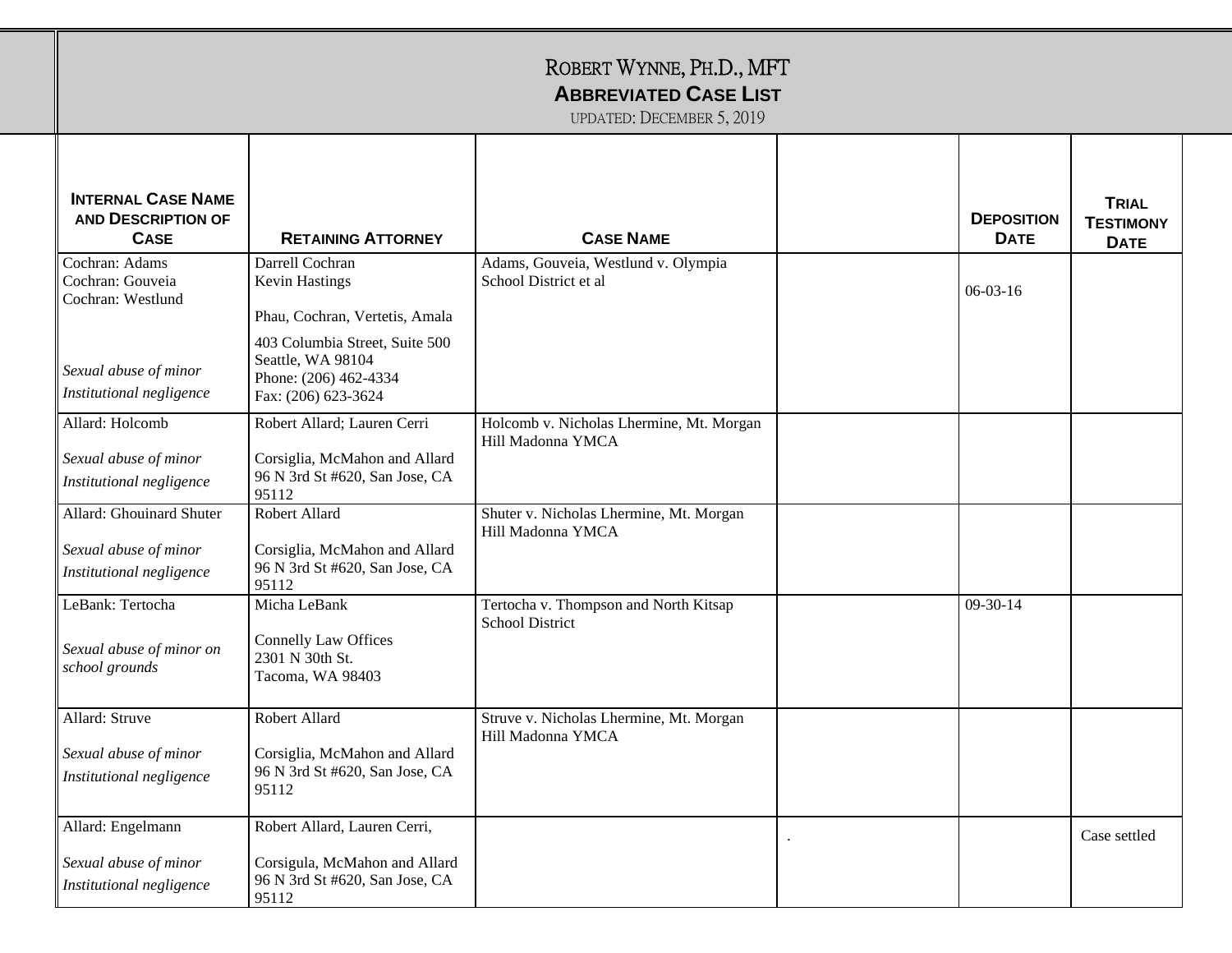|                                                                                                    |                                                                                           | ROBERT WYNNE, PH.D., MFT<br><b>ABBREVIATED CASE LIST</b><br>UPDATED: DECEMBER 5, 2019                                           |                                  |                                                                                                                                       |
|----------------------------------------------------------------------------------------------------|-------------------------------------------------------------------------------------------|---------------------------------------------------------------------------------------------------------------------------------|----------------------------------|---------------------------------------------------------------------------------------------------------------------------------------|
| <b>INTERNAL CASE NAME</b><br><b>AND DESCRIPTION OF</b><br><b>CASE</b>                              | <b>RETAINING ATTORNEY</b>                                                                 | <b>CASE NAME</b>                                                                                                                | <b>DEPOSITION</b><br><b>DATE</b> | <b>TRIAL</b><br><b>TESTIMONY</b><br><b>DATE</b>                                                                                       |
| Allard: Pham<br>Allard: Duong<br>Allard: Leon<br>Sexual abuse of minor<br>Institutional negligence | Robert Allard<br>Corsigula, McMahon and Allard<br>96 N 3rd St #620, San Jose, CA<br>95112 | Doe v. Evergreen Elementary School District,<br>Craig Chandler                                                                  | $05-08-15$<br>$05 - 14.15$       | $06-12-15$<br>$06 - 15 - 15$<br><i>(Superior</i><br>Court of<br>California,<br>Santa Clara<br>County)<br>Case settled<br>during trial |
| Beauregard: Doyle<br>Sexual abuse<br>Institutional negligence                                      | Lincoln Beauregard<br><b>Connelly Law Offices</b><br>2301 N 30th St.<br>Tacoma, WA 98403  | Doyle v. Overlake Hospital Medical Center                                                                                       | $07 - 14 - 14$                   | $11-03-14$<br>Case settled<br>during trial                                                                                            |
| Roberts: Linberg<br>Triple homicide<br>Failure to supervise<br>parolees                            | Nathan Roberts<br><b>Connelly Law Offices</b><br>2301 N 30th St.<br>Tacoma, WA 98403      | Linberg v. State of Washington, Department<br>of Corrections                                                                    |                                  |                                                                                                                                       |
| Beauregard: Melby<br>Sexual abuse<br>Institutional negligence                                      | Lincoln Beauregard<br><b>Connelly Law Offices</b><br>2301 N 30th St.<br>Tacoma, WA 98403  | Carr v. State of Washington and Department<br>of Social and Health Services                                                     | $12 - 11 - 15$                   |                                                                                                                                       |
| Beauregard: Chouinard<br>Sexual abuse<br>Institutional negligence                                  | Lincoln Beauregard<br><b>Connelly Law Offices</b><br>2301 N 30th St.<br>Tacoma, WA 98403  | Chouinard v. State of Washington and<br>Department of Social and Health Services                                                | $12 - 11 - 15$                   |                                                                                                                                       |
| Beauregard: Scaife                                                                                 | Lincoln Beauregard<br><b>Connelly Law Offices</b><br>2301 N 30th St.                      | Scaife v. Kiwanis; OK Boys Ranch, State of<br>Washington Department of Social Services,<br>Department of Children and Youth and |                                  |                                                                                                                                       |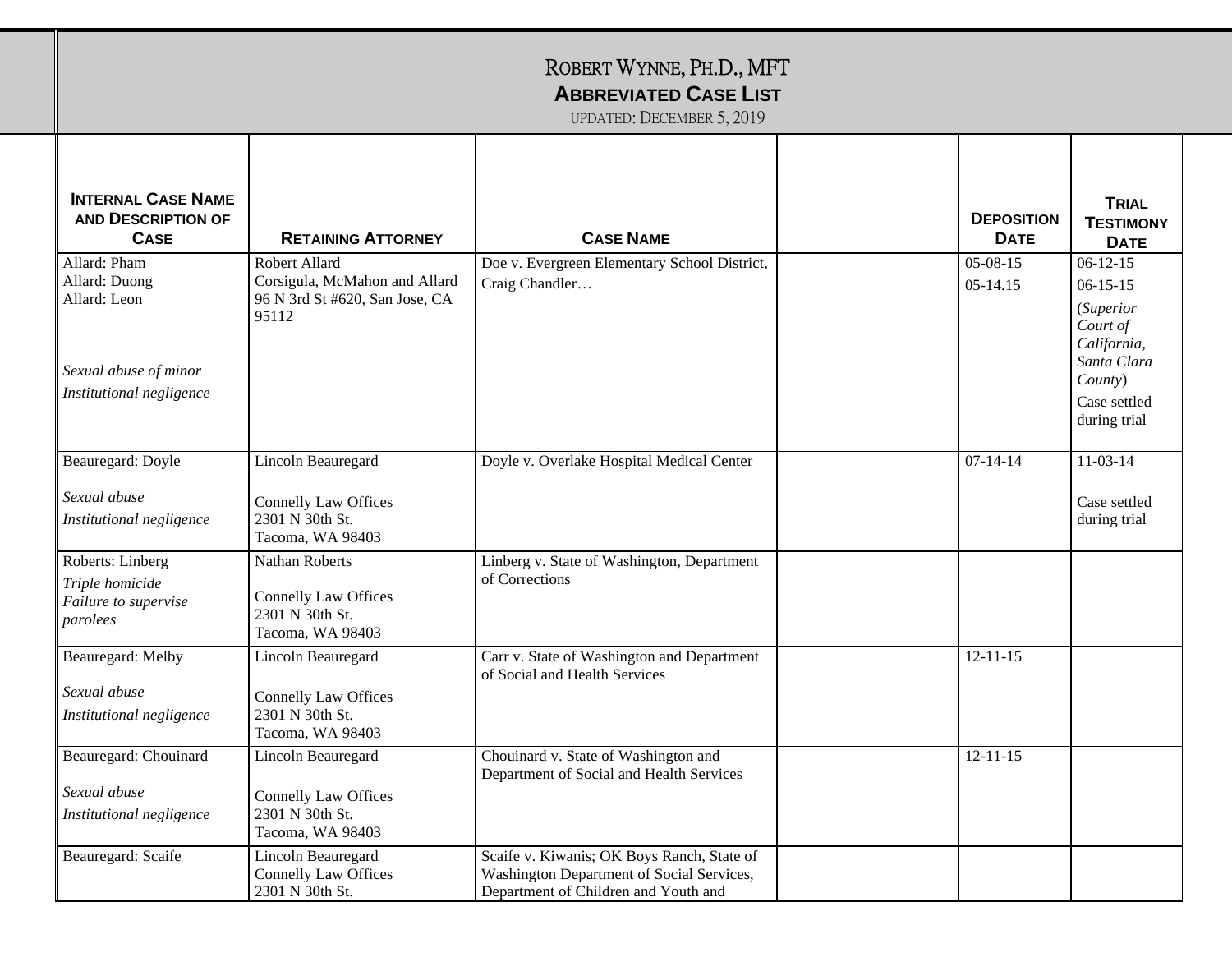| <b>INTERNAL CASE NAME</b><br><b>AND DESCRIPTION OF</b><br><b>CASE</b> | <b>RETAINING ATTORNEY</b>                      | <b>CASE NAME</b>                                                                  | <b>DEPOSITION</b><br><b>DATE</b> | <b>TRIAL</b><br><b>TESTIMONY</b><br><b>DATE</b> |
|-----------------------------------------------------------------------|------------------------------------------------|-----------------------------------------------------------------------------------|----------------------------------|-------------------------------------------------|
| Sexual abuse                                                          | Tacoma, WA 98403                               | <b>Family Services</b>                                                            |                                  |                                                 |
| Institutional negligence                                              |                                                |                                                                                   |                                  |                                                 |
| Beauregard: Reyes                                                     | Lincoln Beauregard                             | Reyes v. USA Swimming; Pacific Northwest<br><b>Swimming Association</b>           |                                  |                                                 |
| Sexual abuse                                                          | <b>Connelly Law Offices</b>                    |                                                                                   |                                  |                                                 |
| Institutional negligence                                              | 2301 N 30th St.<br>Tacoma, WA 98403            |                                                                                   |                                  |                                                 |
| Beauregard: Hoselton                                                  | Lincoln Beauregard                             | Hoselton v. University of Washington                                              | $09-06-13$                       |                                                 |
| Sexual abuse                                                          | <b>Connelly Law Offices</b>                    |                                                                                   |                                  |                                                 |
| Institutional negligence                                              | 2301 N 30th St.<br>Tacoma, WA 98403            |                                                                                   |                                  |                                                 |
| Beauregard: Buck                                                      | Lincoln Beauregard                             | Buck v. State of Washington Department of                                         | $08-16-13$                       |                                                 |
| Sexual abuse                                                          | <b>Connelly Law Offices</b><br>2301 N 30th St. | <b>Social Services</b>                                                            |                                  |                                                 |
| Institutional negligence                                              | Tacoma, WA 98403                               |                                                                                   |                                  |                                                 |
| Beauregard: Lewis                                                     | Lincoln Beauregard                             | Lewis v. State of Washington Department of                                        | $08-16-13$                       |                                                 |
| Sexual abuse                                                          | <b>Connelly Law Offices</b><br>2301 N 30th St. | <b>Social Services</b>                                                            |                                  |                                                 |
| Institutional negligence                                              | Tacoma, WA 98403                               |                                                                                   |                                  |                                                 |
| <b>Beauregard: Dukes</b>                                              | Lincoln Beauregard                             | Dukes v. Kiwanis; OK Boys Ranch, State of                                         |                                  |                                                 |
| Sexual abuse                                                          | <b>Connelly Law Offices</b>                    | Washington Department of Social Services,<br>Department of Children and Youth and |                                  |                                                 |
| Institutional negligence                                              | 2301 N 30th St.<br>Tacoma, WA 98403            | <b>Family Services</b>                                                            |                                  |                                                 |
| Beauregard: Hillier                                                   | Lincoln Beauregard                             | Hillier v. Kiwanis; OK Boys Ranch, State of                                       |                                  |                                                 |
|                                                                       | <b>Connelly Law Offices</b>                    | Washington Department of Social Services,                                         |                                  |                                                 |
| Sexual abuse                                                          | 2301 N 30th St.                                | Department of Children and Youth and                                              |                                  |                                                 |
| Institutional negligence                                              | Tacoma, WA 98403                               | <b>Family Services</b>                                                            |                                  |                                                 |
| Beauregard: Norman                                                    | Lincoln Beauregard                             | Norman v. Kiwanis; OK Boys Ranch, State of                                        | $04 - 06 - 12$                   |                                                 |
|                                                                       | <b>Connelly Law Offices</b>                    | Washington Department of Social Services,                                         |                                  |                                                 |
| Sexual abuse                                                          | 2301 N 30th St.                                | Department of Children and Youth and                                              |                                  |                                                 |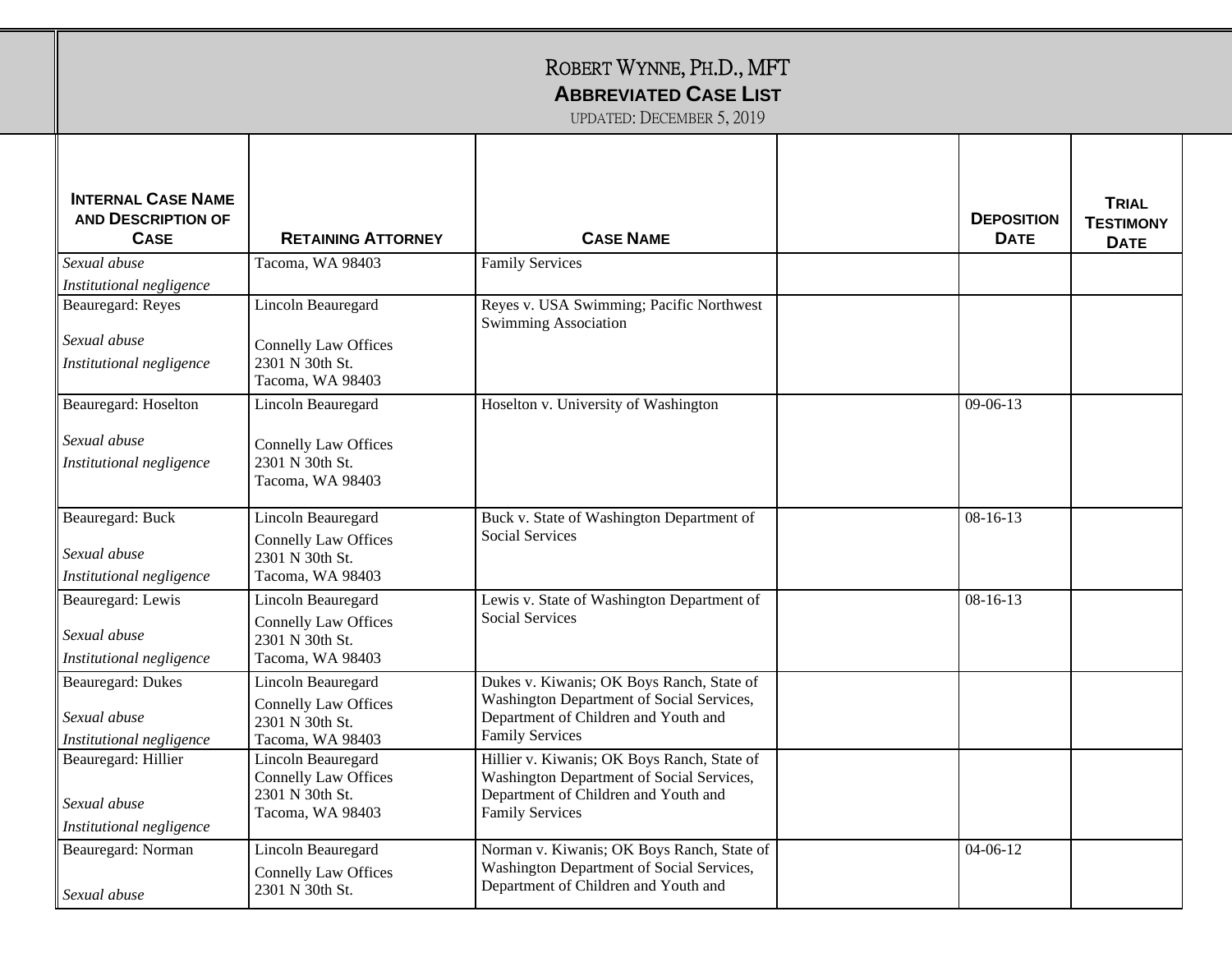| <b>INTERNAL CASE NAME</b><br><b>AND DESCRIPTION OF</b><br><b>CASE</b>                                                                 | <b>RETAINING ATTORNEY</b>                                                                                         | <b>CASE NAME</b>                                                                                                                                           | <b>DEPOSITION</b><br><b>DATE</b> | <b>TRIAL</b><br><b>TESTIMONY</b><br><b>DATE</b>                          |
|---------------------------------------------------------------------------------------------------------------------------------------|-------------------------------------------------------------------------------------------------------------------|------------------------------------------------------------------------------------------------------------------------------------------------------------|----------------------------------|--------------------------------------------------------------------------|
| Institutional negligence                                                                                                              | Tacoma, WA 98403                                                                                                  | <b>Family Services</b>                                                                                                                                     |                                  |                                                                          |
| Beauregard: Salle<br>Sexual abuse<br>Institutional negligence                                                                         | Lincoln Beauregard<br><b>Connelly Law Offices</b><br>2301 N 30th St.<br>Tacoma, WA 98403                          | Sallee v. Kiwanis; OK Boys Ranch, State of<br>Washington Department of Social Services,<br>Department of Children and Youth and<br><b>Family Services</b>  |                                  |                                                                          |
| Beauregard: Bateman<br>Sexual abuse<br>Institutional negligence                                                                       | Lincoln Beauregard<br><b>Connelly Law Offices</b><br>2301 N 30th St.<br>Tacoma, WA 98403                          | Bateman v. Kiwanis; OK Boys Ranch, Bates<br>of Washington Department of Social Services,<br>Department of Children and Youth and<br><b>Family Services</b> |                                  |                                                                          |
| Beauregard: Ward<br>Sexual abuse<br>Institutional negligence                                                                          | Lincoln Beauregard<br><b>Connelly Law Offices</b><br>2301 N 30th St.<br>Tacoma, WA 98403                          | Ward v. Kiwanis; OK Boys Ranch, Bates of<br>Washington Department of Social Services,<br>Department of Children and Youth and<br><b>Family Services</b>    |                                  |                                                                          |
| Beauregard: Hamrick<br>Kaeli Hamrick<br>Jessica Hamrick<br>Neglect, Physical and sexual<br>abuse of minor<br>Institutional negligence | Lincoln Beauregard<br><b>Connelly Law Offices</b><br>2301 N 30th St.<br>Tacoma, WA 98403                          | Trey Hamrick, guardian ad litem on behalf of<br>JBH and KMH v. State of Washington, Town<br>of Eatonville                                                  | $02 - 07 - 14$                   | $02 - 19 - 15$<br>(King County<br><b>Superior Court,</b><br>Seattle, WA) |
| Confidential: Political<br>asylum seeker                                                                                              | Jeffrey O'Brien<br>Jeffrey O'Brien Law Office<br>2039 Shattuck Ave<br>#303 Berkeley, CA 94704<br>$(415)$ 438-0229 | Doe: U.S. Citizen and Immigration Services<br>Immigration court with the Executive Office<br>for Immigration Review (EOIR)                                 |                                  |                                                                          |
| Cook: Shelton<br>Wrongful death MVA                                                                                                   | <b>William Cook</b><br>William D Cook Law Offices<br>19328 Monastery Dr, Eagle                                    |                                                                                                                                                            |                                  |                                                                          |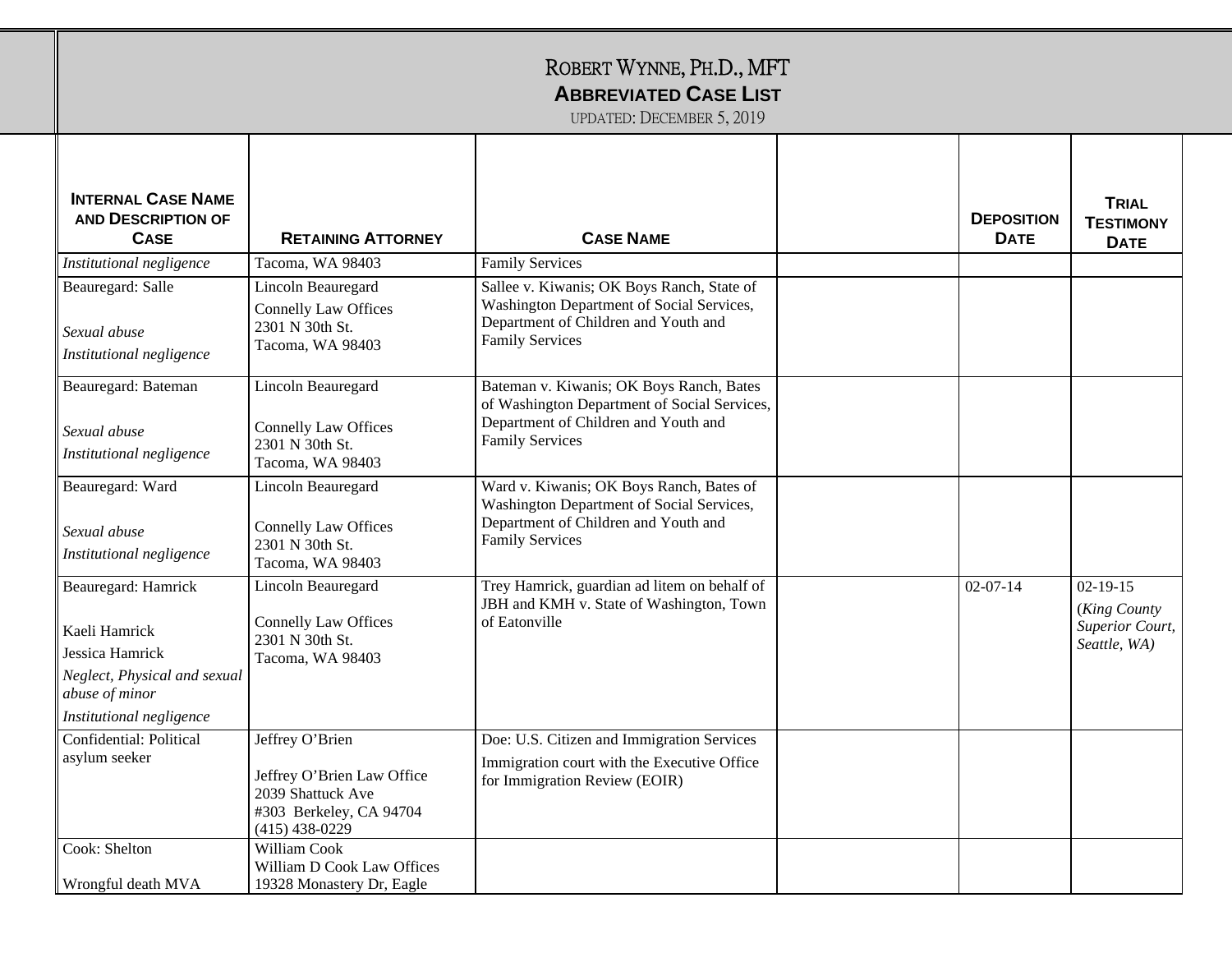| ROBERT WYNNE, PH.D., MFT<br><b>ABBREVIATED CASE LIST</b><br>UPDATED: DECEMBER 5, 2019 |                                                                                                                                      |                                                                                                                            |  |                                  |                                                 |
|---------------------------------------------------------------------------------------|--------------------------------------------------------------------------------------------------------------------------------------|----------------------------------------------------------------------------------------------------------------------------|--|----------------------------------|-------------------------------------------------|
| <b>INTERNAL CASE NAME</b><br><b>AND DESCRIPTION OF</b><br><b>CASE</b>                 | <b>RETAINING ATTORNEY</b>                                                                                                            | <b>CASE NAME</b>                                                                                                           |  | <b>DEPOSITION</b><br><b>DATE</b> | <b>TRIAL</b><br><b>TESTIMONY</b><br><b>DATE</b> |
| Confidential: Political<br>asylum seeker                                              | River, AK 99577<br>Jeffrey O'Brien<br>Jeffrey O'Brien Law Office<br>2039 Shattuck Ave<br>#303 Berkeley, CA 94704<br>$(415)$ 438-0229 | Doe: U.S. Citizen and Immigration Services<br>Immigration court with the Executive Office<br>for Immigration Review (EOIR) |  |                                  |                                                 |
| Confidential: Political<br>asylum seeker<br>2012                                      | Jeffrey O'Brien<br>Jeffrey O'Brien Law Office<br>2039 Shattuck Ave<br>#303 Berkeley, CA 94704<br>$(415)$ 438-0229                    | Doe: U.S. Citizen and Immigration Services<br>Immigration court with the Executive Office<br>for Immigration Review (EOIR) |  |                                  |                                                 |
| Confidential: Political<br>asylum seeker<br>2012                                      | Jeffrey O'Brien<br>Jeffrey O'Brien Law Office<br>2039 Shattuck Ave<br>#303 Berkeley, CA 94704<br>$(415)$ 438-0229                    | Doe: U.S. Citizen and Immigration Services<br>Immigration court with the Executive Office<br>for Immigration Review (EOIR) |  |                                  |                                                 |
| Confidential: Political<br>asylum seeker<br>2011                                      | John Burgess<br>John Burgess Law Office<br>57 Post St<br>San Francisco CA 94104<br>$(415)$ 392-8003                                  | Doe: U.S. Citizen and Immigration Services<br>Immigration court with the Executive Office<br>for Immigration Review (EOIR) |  |                                  |                                                 |
| Confidential: Political<br>asylum seeker<br>2011                                      | David Kaufman, Esq,<br>Kaufman and Kaufman<br>220 Montgomery Street, Suite                                                           | Doe: U.S. Citizen and Immigration Services<br>Immigration court with the Executive Office<br>for Immigration Review (EOIR) |  |                                  | 2010                                            |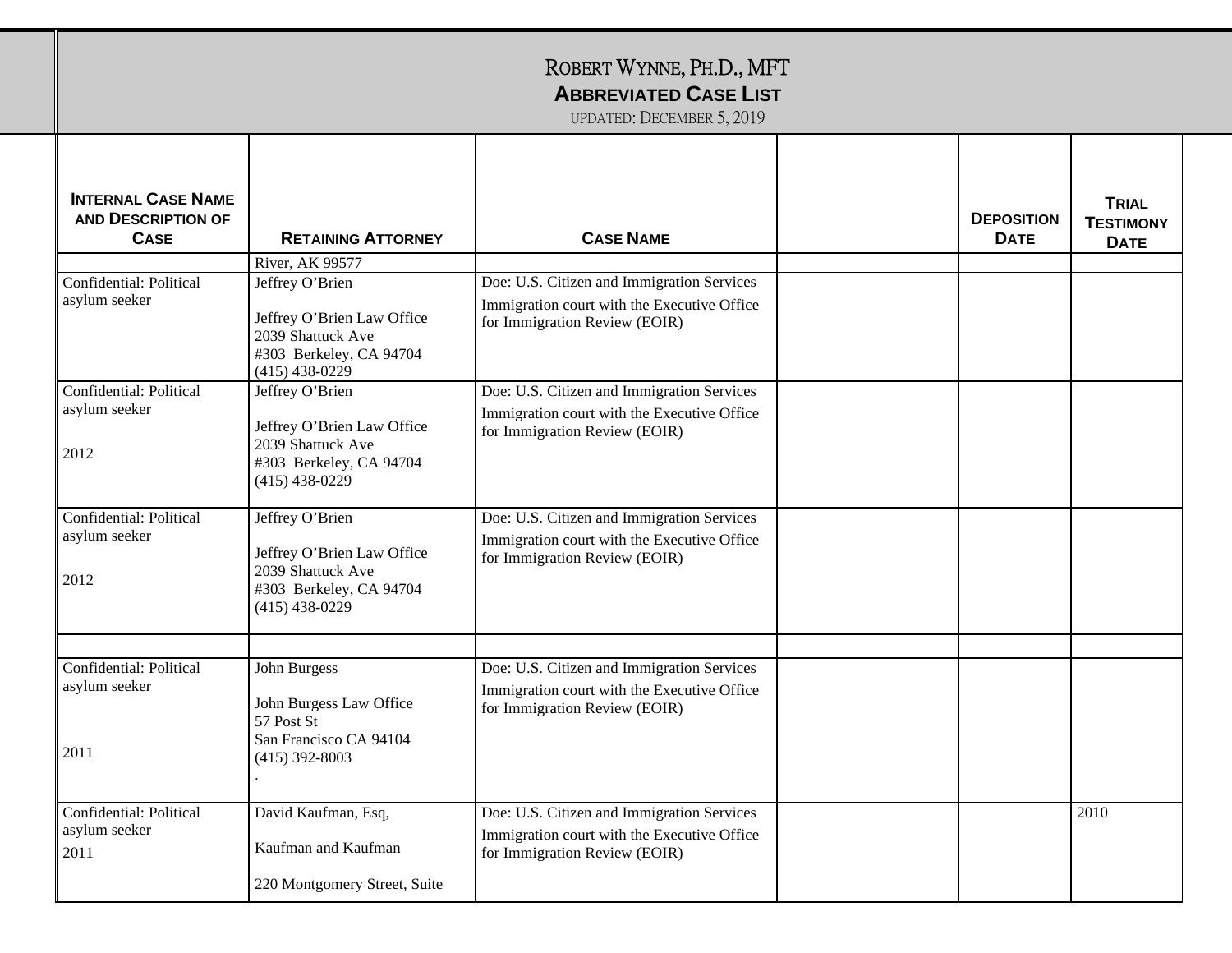|                                                                       |                                                                                                                                                  | ROBERT WYNNE, PH.D., MFT<br><b>ABBREVIATED CASE LIST</b><br>UPDATED: DECEMBER 5, 2019                                      |                                                                                                                                                          |                                  |                                                                           |
|-----------------------------------------------------------------------|--------------------------------------------------------------------------------------------------------------------------------------------------|----------------------------------------------------------------------------------------------------------------------------|----------------------------------------------------------------------------------------------------------------------------------------------------------|----------------------------------|---------------------------------------------------------------------------|
| <b>INTERNAL CASE NAME</b><br><b>AND DESCRIPTION OF</b><br><b>CASE</b> | <b>RETAINING ATTORNEY</b>                                                                                                                        | <b>CASE NAME</b>                                                                                                           |                                                                                                                                                          | <b>DEPOSITION</b><br><b>DATE</b> | <b>TRIAL</b><br><b>TESTIMONY</b><br><b>DATE</b>                           |
| Confidential: Political<br>asylum seeker<br>2010                      | 966 San Francisco, CA 94104<br>Jeffrey O'Brien<br>Jeffrey O'Brien Law Office<br>2039 Shattuck Ave<br>#303 Berkeley, CA 94704<br>$(415)$ 438-0229 | Doe: U.S. Citizen and Immigration Services<br>Immigration court with the Executive Office<br>for Immigration Review (EOIR) |                                                                                                                                                          |                                  |                                                                           |
| Confidential: Political<br>asylum seeker                              | <b>Survivors International</b>                                                                                                                   | Survivors International referral                                                                                           | Doe: U.S. Citizen and<br><b>Immigration Services</b><br>Immigration court with the<br><b>Executive Office for</b><br><b>Immigration Review</b><br>(EOIR) |                                  | 2009<br>Telephonic trial<br>testimony                                     |
| Confidential: Political<br>asylum seeker                              | <b>Survivors International</b>                                                                                                                   | Survivors International referral                                                                                           | Doe: U.S. Citizen and<br><b>Immigration Services</b><br>Immigration court with the<br><b>Executive Office for</b><br><b>Immigration Review</b><br>(EOIR) |                                  | 2009<br>Telephonic trial<br>testimony                                     |
| Nitenson: Beatty<br>Bully/assault on school<br>grounds                | Daniel Beatty<br>Law Offices of Dan Beatty<br>1771 Woodside Rd, Redwood<br>City, CA 94061<br>$(650)$ 367-1771                                    | Nitenson v. San Mateo School District                                                                                      |                                                                                                                                                          | 2001                             | 2001<br><b>Superior Court</b><br>of California,<br>County of San<br>Mateo |
| June: multi                                                           | Marc June, Esq.<br>Law office of Marc June                                                                                                       | Juneau Superior Court<br>Diamond Courthouse<br>Juneau, AK                                                                  |                                                                                                                                                          |                                  |                                                                           |